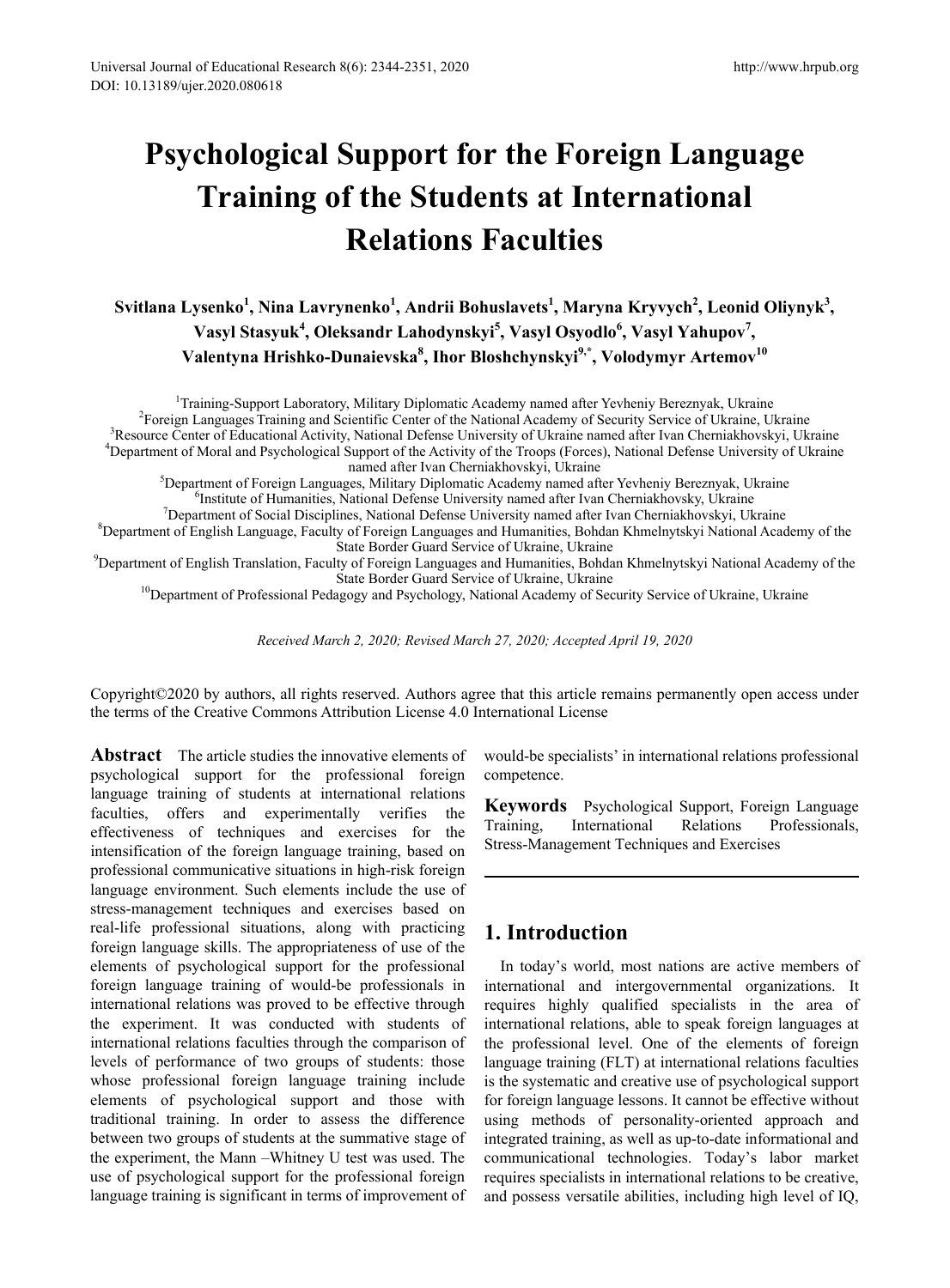emotional intelligence, professional qualities and foreign language abilities, as well as highly developed communication skills that they would be able to use both in standard and high-risk (psychologically tense) environments.

Therefore, students in the area of international relations should develop a high level of professional foreign language competence (FLC) during their FLT.

Finally, the future jobs of such specialists take place in psychologically tense conditions requiring comprehensive moral, psychological, professional and personal readiness, i.e. combining FLC development with a high level of stress management in order to enable students' speedy and effective performance of their professional functions.

Thus, the effective FLT of highly competitive specialists in international relations, acquiring proper level of FLC combined with professional abilities of stress management in the high-risk foreign language environment, is a priority task for international relations faculties. In turn, this highlights the significance of innovative approaches to professional FLT, where establishing interdisciplinary relations envisaging a combination of such elements as stress management, using foreign language learning materials with professional topics and situations in high-risk language environment that would eventually contribute to effective professional FLT.

#### **1.1. The Aim**

The objective of this research is to study the innovative elements of psychological support for the professional FLT of students at international relations faculties as well as to offer and experimentally verify the effectiveness of techniques and exercises for the intensification of the FLT, based on professional communicative situations in high-risk foreign language environments.

## **2. Materials and Methods**

#### **2.1. Literature Review**

The theory of FLC was under thorough research of А. Leontyev (2007), a leading Russian psychologist and linguist. In his work, the scholar has defined and described such notions as 'language', 'speech' and 'speech activity', putting clear distinctions between them and making them classical for all sciences dealing with languages and their teaching and learning.

The general goals of teaching and learning foreign languages within the competence approach were set forth and scientifically substantiated by S. Nikolayeva (2010), a leading Ukrainian scholar on the methodology of foreign language teaching. They can be applied to any type of educational institutions, although they require some specifications due to the professional conditions of language environment.

The issues of creating foreign language environment in the English class by means of content-based warm-ups at its initial stage have been revealed in the research of M. Karpushyna, I. Bloshchynskyi, A. Nakonechna, K. Skyba (2019). They emphasize that a special role in performing this task is given to the lesson starters which can trigger any learning activity, set relevant pace, create psychological atmosphere, develop spontaneous speech, intensify cadets' attention, as well as prepare their organs of perception and speech for listening and speaking English.

The fundamental research on psychology of stress and its influence on professional activity was made by N. Nayenko (1976), E. Nosenko (1981), B. Smirnov & Е. Dolgopolova (2007). They clearly describe a state of emotional stress, its causes and negative influence on human professional activity and speech referring to earlier works of Western psychologists, as well as to their own experimental works. Some practical implications for stress management for high-risk operatives are provided in the later work of Russian psychologists V. Rybnikov & E. Ashanina (2011).

Among all the high-risk professions, the jobs in the military are the ones mostly covered by research in terms of stress influence on their professional activity. Here, we find a work of V. Stasyuk (2000) making a detailed professional description of high-risk environment in terms of combat actions and its influence on individual peculiarities of military personnel.

Some contributions to scientific substantiation of military high-risk foreign languages environment and the peculiarities of teaching foreign languages to high-risk operatives were made in our earlier works, i.e., O. Lahodynskyi (2018) and O. Lahodynsky & I. Semenyako (2018). Some details on these issues can be also found in the works of I. Bloshchynskyi (2017) dealing with the enhancement of Ukrainian would-be border guards' practical training, and using some computer programs to intensify the learning process of these military specialists.

However, the problem of peculiarities of using foreign language has not been given enough consideration not only in standard but also in high-risk environments. This is particularly relevant to conditions of increased psychological tension connected with the complications and volume of professional knowledge, lack of time for their performance, different factors of stress. Solution of these problems requires integration of knowledge from different fields of research and practice as well as systematic thinking.

#### **2.2. Participants**

The research was carried out through the use of an experiment including the three basic stages: fact-finding, progressive and summative. The participants of the experiment were 36 students of international relations faculties of Military Diplomatic academy named after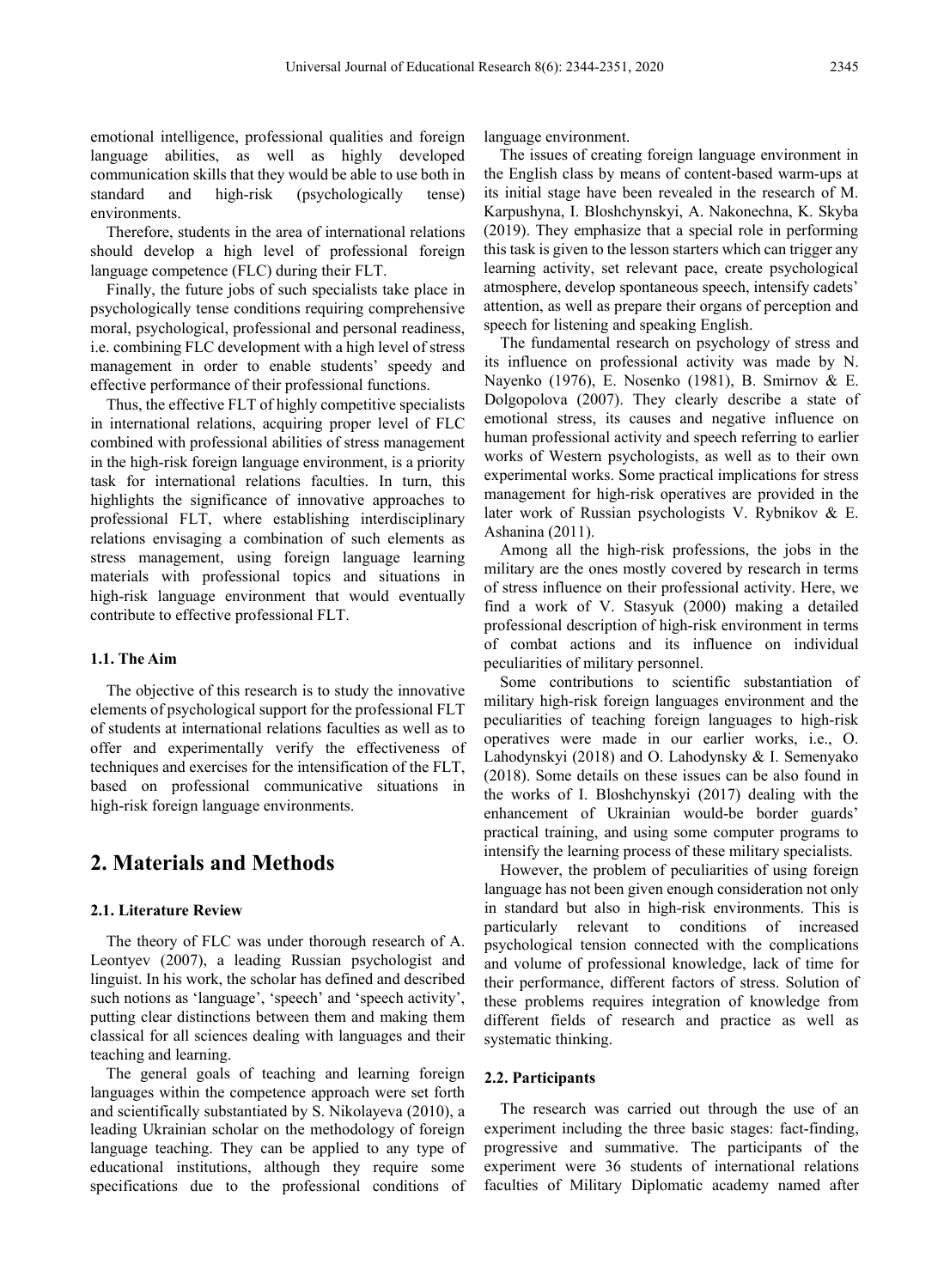Yevheniy Bereznyak and 8 experts from various military academies (Ukraine).

#### **2.3. Research Procedure**

The research order was established as follows: organization of expert teams; identification of the experiment aim; selection of instruments; questioning of experts and respondents; data-processing and decision-making. At the first stage, a team of experts was established. Their number (Nexp) was identified based on preciseness of experts' evaluation  $(\epsilon)$  and preset reliability (β), according to the following formulas:

$$
N_{exp} = t_1^2 W/\varepsilon,
$$

where  $t_1$  is a tabular coefficient depending on W − a coefficient of evaluations variation.

In order to obtain experts' evaluation with the preciseness not lower than  $\epsilon$  < 0,1 and reliability  $\beta$ 1 > 0,9 (t  $= 2.1$ ), we agreed on eight experts as an optimum number in the team for the experiment. Besides, experts had to meet very tough requirements such as professional

competence, objectivity (impartiality), high level of motivation.

The experts established the factual state of FLC of the students at international relations faculties and their ability to use stress- management techniques.

At the second stage, we developed and used elements of psychological support for the professional FLT of the would-be professionals in international relations, combining use of FLC development materials with stress-management techniques.

At the final stage of the experiment, we made up two groups of students in international relations. The first group did not use elements of psychological support for the professional FLT, while the second one – the experimental group – did use foreign language materials combined with stress-management techniques. The results were processed, analyzed and correlated, proving the efficiency of the proposed use of the psychological support. In order to assess FLC in combination with stress-management abilities, we referred to the following criteria (Table 1).

| Criterion    | Criterion components                                                                                                                                                                                                                                                                                                                                                                                                                      | Descriptors                                                                                                                                                                                                                                                                                                                                           |  |
|--------------|-------------------------------------------------------------------------------------------------------------------------------------------------------------------------------------------------------------------------------------------------------------------------------------------------------------------------------------------------------------------------------------------------------------------------------------------|-------------------------------------------------------------------------------------------------------------------------------------------------------------------------------------------------------------------------------------------------------------------------------------------------------------------------------------------------------|--|
| Motivational | Aims, needs, wants, values and interests stimulating<br>students' active actions in order to increase efficiency of<br>their studies and professional activity.<br>Students' satisfaction with their would-be profession, their<br>orientation at productive studies and stress-management<br>abilities, realistic level of expectations.<br>Readiness for responsible professional actions in high-risk<br>foreign language environment. | Hierarchy of values.<br>Motivation at the success, achievement and avoiding<br>failures.<br>Understanding necessity to acquire stress-management<br>skills as well as achievement of supreme level of FLC.<br>Students' positive attitude towards the idea of self-learning<br>of stress-management techniques in connection with FLC<br>acquirement. |  |
| Operational  | Students'<br>abilities of self-organization,<br>planning.<br>self-control, rational use of time and resources.<br>Identification of own training goals and necessity of<br>acquiring stress-management techniques.<br>Abilities to choose foreign language exercises and<br>stress-management techniques for the professional<br>activity; abilities of their self-implementation and<br>development evaluation.                          | Systematic approach, high level of organization, success,<br>persistence in pursuing own educational and professional<br>goals.<br>Ratio between orientation, execution and supervision<br>actions during self-use of stress-management techniques<br>while learning foreign languages.                                                               |  |
| Professional | Students' understanding sense and necessity of educational<br>and professional activity in combination with high level of<br>stress-management abilities and supreme level of FLC.                                                                                                                                                                                                                                                        | Objectivity of evaluating one's own readiness for active<br>educational and would-be professional activity.<br>Having of distinct structure of educational and professional<br>priorities; desire to improve foreign language use in<br>high-risk environment.                                                                                        |  |
| Cognitive    | Levels of stress-management abilities at different stages of<br>FLC development (from reproductive to supreme).<br>Integration of students' professional skills.<br>Spectrum of the stress-management abilities and foreign<br>language skills.                                                                                                                                                                                           | Emotional self-control.<br>Abilities<br>to<br>stress-management<br>techniques<br>use<br>corresponding to the supreme level of FLC and general<br>professional training.<br>Profoundness of professional foreign language skills and<br>stress-management abilities.<br>Understanding practical purpose of comprehensive skills.                       |  |
| Reflexive    | Students'<br>abilities of self-evaluation,<br>self-control,<br>reflection achievements<br>analysis during professional<br>foreign language training.<br>Abilities to find cause-effect links and draw adequate<br>conclusions as to the levels of FLC in combination with<br>stress-management skills.                                                                                                                                    | Students' abilities of critical analysis of setting out one's<br>own educational and professional goals in professional<br>FLT; self-control in their use.<br>Reflection on one's own levels of expectations from<br>professional FLT.                                                                                                                |  |
| Personal     | Students' activeness in professional FLT.                                                                                                                                                                                                                                                                                                                                                                                                 | Students' desire to increase their levels of FLC in<br>combination with stress-management skills.                                                                                                                                                                                                                                                     |  |

**Table 1.** Basic criteria of the students' levels of FLC and stress-management ability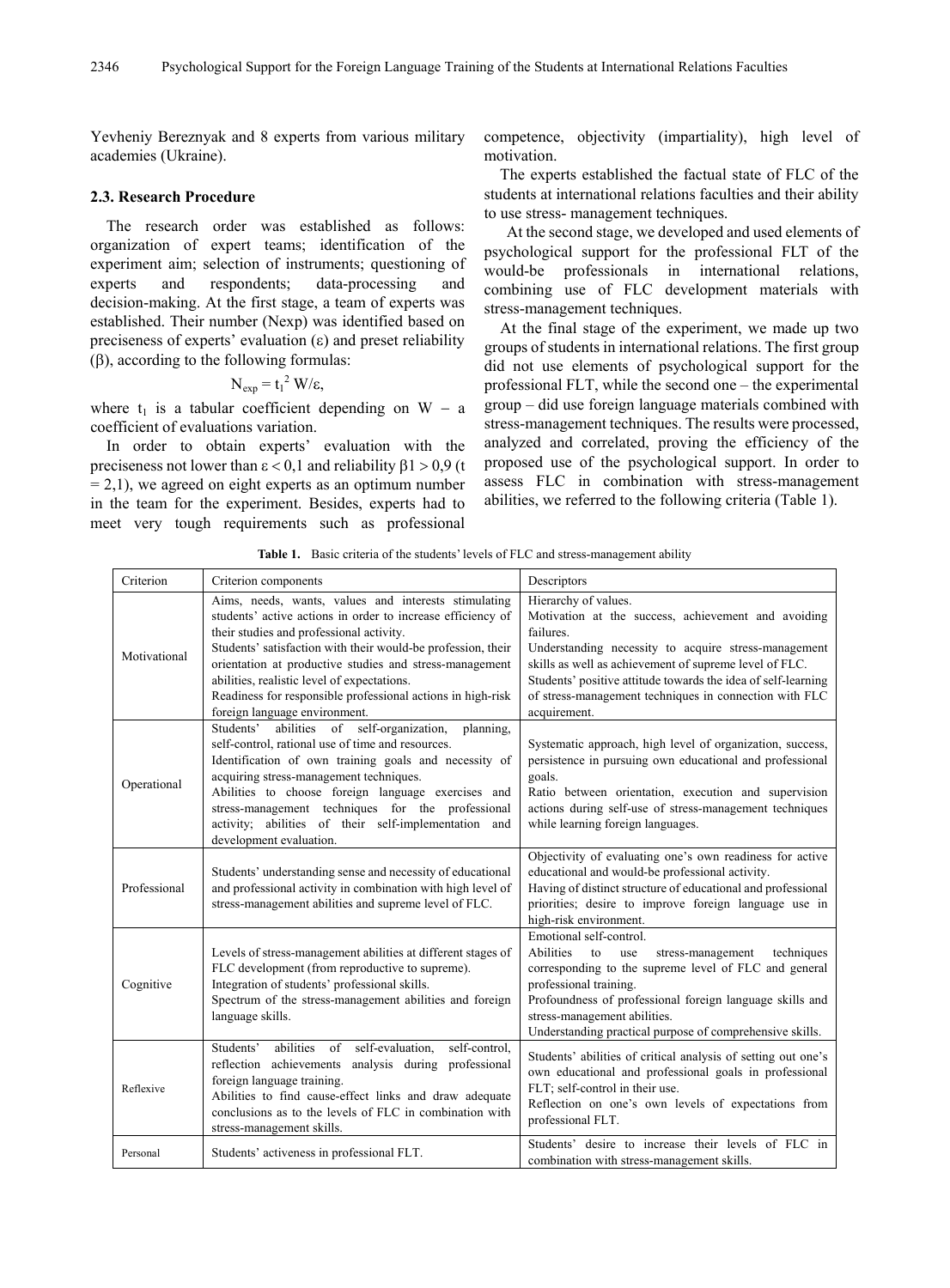We used various theoretical methods throughout the research, such as theoretical analysis and synthesis in order to set out the purpose, hypothesis, object and goals of the research; analysis of special and educational resources; analysis, comparison, classification and generalization of theoretical data; theoretical modeling in order to establish theoretical, methodological and practical aspects of the research, aimed at making up the elements of psychological support for the professional FLT of the would-be professionals in international relations.

The experimental methods included questionnaires, tests, self-assessment techniques in order to establish the attitude of students towards using psychological support in FLT; and experts' conclusions on their virtual state of FLC development, and use of stress-management techniques. We also used experts' assessment, questioning and testing to establish levels of development of these skills and qualities. Progressive and summative stages of the experiment were used to establish correlations between professionally oriented components of psychological support for the professional FLT and the elements of FLT, as well as to verify the efficiency of the organizational conditions of their use. Statistical methodologies were used for ranging and statistical substantiation of the results. Here, the Mann –Whitney U test was used to assess differences between two groups of students at the summative stage of the experiment, correlation and statistical analysis for generalization and interpretation of the research experimental data, establishment of dependencies between psychological and educational processes which were part of research.

The basic instruments for the analysis of the experiment were standard questionnaires for students and experts. Their questions were different in terms of content, form and functions.

In order to effectively analyze the results of questioning, the instructions to the questionnaires for the experts offered to note their expertise and degree of preparedness on the issues of questioning.

At the same time the instructions to the questionnaires for students were aimed at encouraging sincere feedback from the students that could contribute to the improvement of the educational process.

Recommendations which were made by experts and students obtained at the prior questioning as well as requirements to the professionals and job needs were considered. In the process of the research, it was established that the materials reflected both objective and subjective views of the respondents and experts as to FLT. Therefore, it was found reasonable to supplement them with data analysis obtained by means of other methods.

In order to assess the professional competence of the experts involved in experiment, statistical methods were used to determine experts' competence coefficient. In order to assess the difference between the two groups according to certain features, and to identify the difference between

small groups of students, the Mann –Whitney U test was used.

Overall, the reliability and validity of the research are supported by various research and theoretical analysis of the problem, congruence of the methods with the research goals, adequate mathematical methods for data processing as well as a wide range of respondents.

We also considered these requirements when using techniques of stress management such as effectiveness, and time limitation. Along with this, the techniques should not have been distractive for students and created negative emotions on them.

At the progressive stage of the experiment, we used both general (e.g., exercises, based on behavioral psychology), innovational (e.g., functional music) and special techniques.

At the summative stage of the research, we divided students into control and experiment groups. The groups were formed based on the students' homogeneous general and professional skills and knowledge, average age, professional attitude, and psycho-physiological qualities. The most important requirement to support the reliability and credibility of the research results was that the FLT in the control group was based on the traditional techniques, while the psychological support for the professional FLT was used in the experimental group. The statistics proved that this technology was more efficient.

Statistics and analysis of the results obtained from the research show almost 93% respondents considered it necessary to improve their FLC using the elements of psychological support. 25% of the respondents were sure that this guarantees their successful performance of professional functions. Almost 20% of the respondents offered development of integrative competences using stress-management techniques at the foreign language lessons, and 26% thought it was a favorable groundwork for their further efficient psychological training for actions in high-risk environment as an integral part of their professional competence. Also, 42% of those being questioned considered that they should have been prepared to adapt to any stress conditions on their own as an ability to do so could affect professional foreign language communication in high-risk environment. The majority of the respondents (73%) also considered the successful development of a high level of FLC, combined with stress-management techniques, depended on students' level of motivation. Highly motivated students, on average, tend to work more by 41% and usually achieve high results both in acquiring foreign languages and stress-management skills.

It should also be noted that the psychological basis of foreign language competence is the emotional intelligence including emotional self-awareness, emotional self-control, emotional self-motivation, empathy, and handling relationships.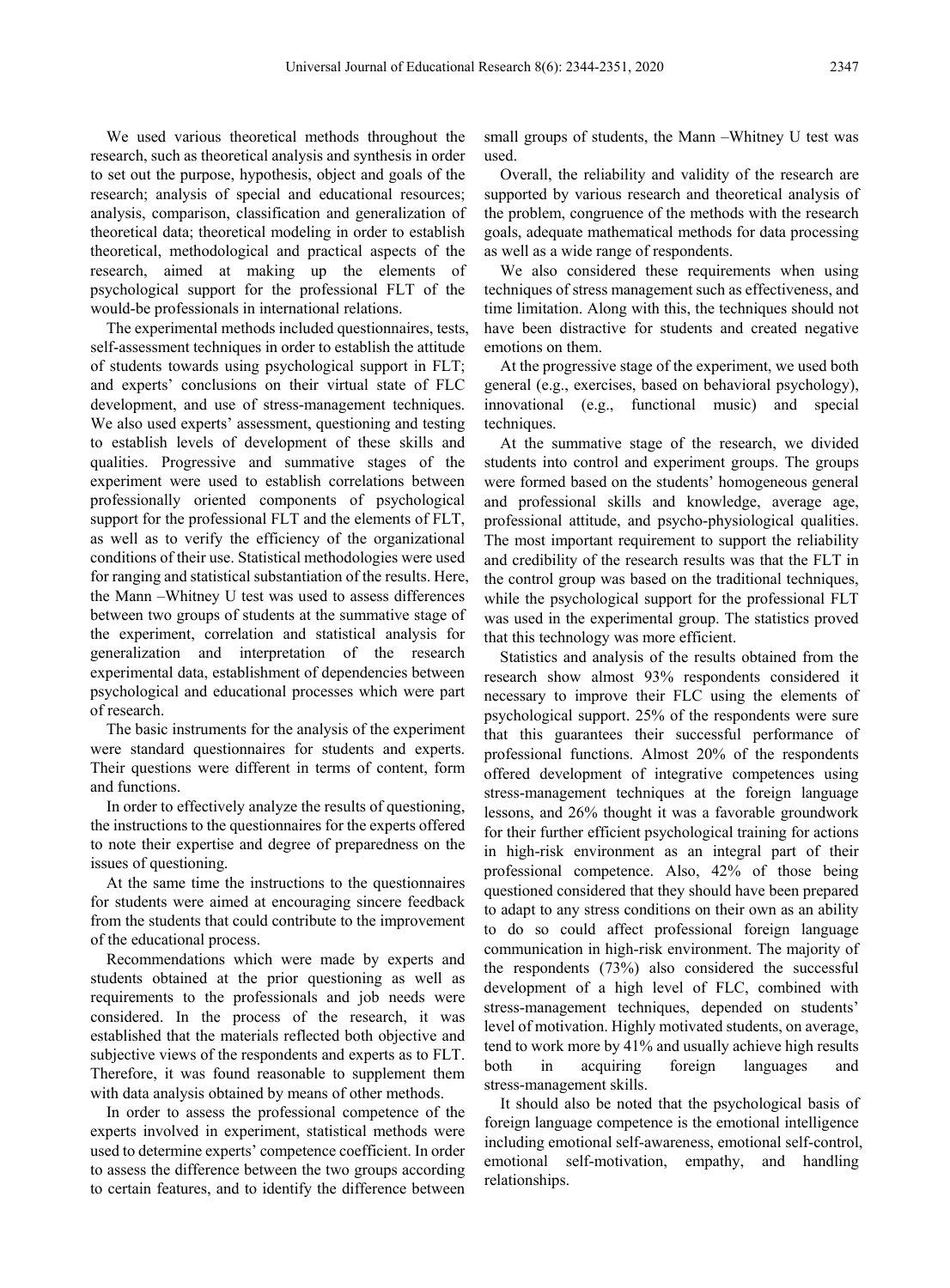### **3. Results**

The research results contain the development of practically efficient and scientifically substantiated professionally-oriented range of stress-management techniques, presented in a manual, and supported by audio materials. A differentiating testing methodology of integrative competence assessment has also been developed. It shows dynamics of changes in the cutoff knowledge coefficient (CKC) of the students in both the control and the experimental group prior to the experiment (input testing) and after using elements of psychological support at the foreign language lessons (output testing). Figure 1 illustrates the CKC with the tangent of the inclination angle (Urbach Rule).

Figure 1 demonstrates that the bachelors and specialists (a degree in Ukraine between bachelor and master) have slightly lower exponents of CRC (almost 35%). After an integrative use of the stress-management techniques, we can observe a decrease by almost 21%. Overall, this increases students' level of FLC by 14.3% in the experimental group and by 8.1% in the control group.

As a result of the research, the integrated influence of the use of stress-management techniques at the foreign language lessons and students' motivation at their

exercises undertaken has also been established. We also identified levels of exercises the students had to do at the foreign language lessons prior to and after the experiment, depending on their motivation.

The results analysis shows that during preliminary training (input testing) the students performed such tasks (exercises): 56% of the algorithmic level, almost 35% of the prognostic level and above 90% of the supreme level. At the summative stage of the experiment, we looked at the dependence (according to the Yerkes – Dodson Law) of the development of the students' required level of FLC in the experimental group on their motivation for using elements of psychological support at the foreign language lessons. With this purpose, we varied the difficulty of professionally oriented exercises in the control and experimental groups.

The results analysis has shown that each student has his/her standard range of motivation at which the achievements in FLC development in the experiment group is at its maximum level, compared to that in the control group. The range of students' motivation also influences the level of complexity of exercises that the experimental group did at the foreign language lessons (fig. 2).



**Figure 1.** General dynamics of the cutoff knowledge coefficient (CRC) distribution (input/output testing) a) input testing b) output testing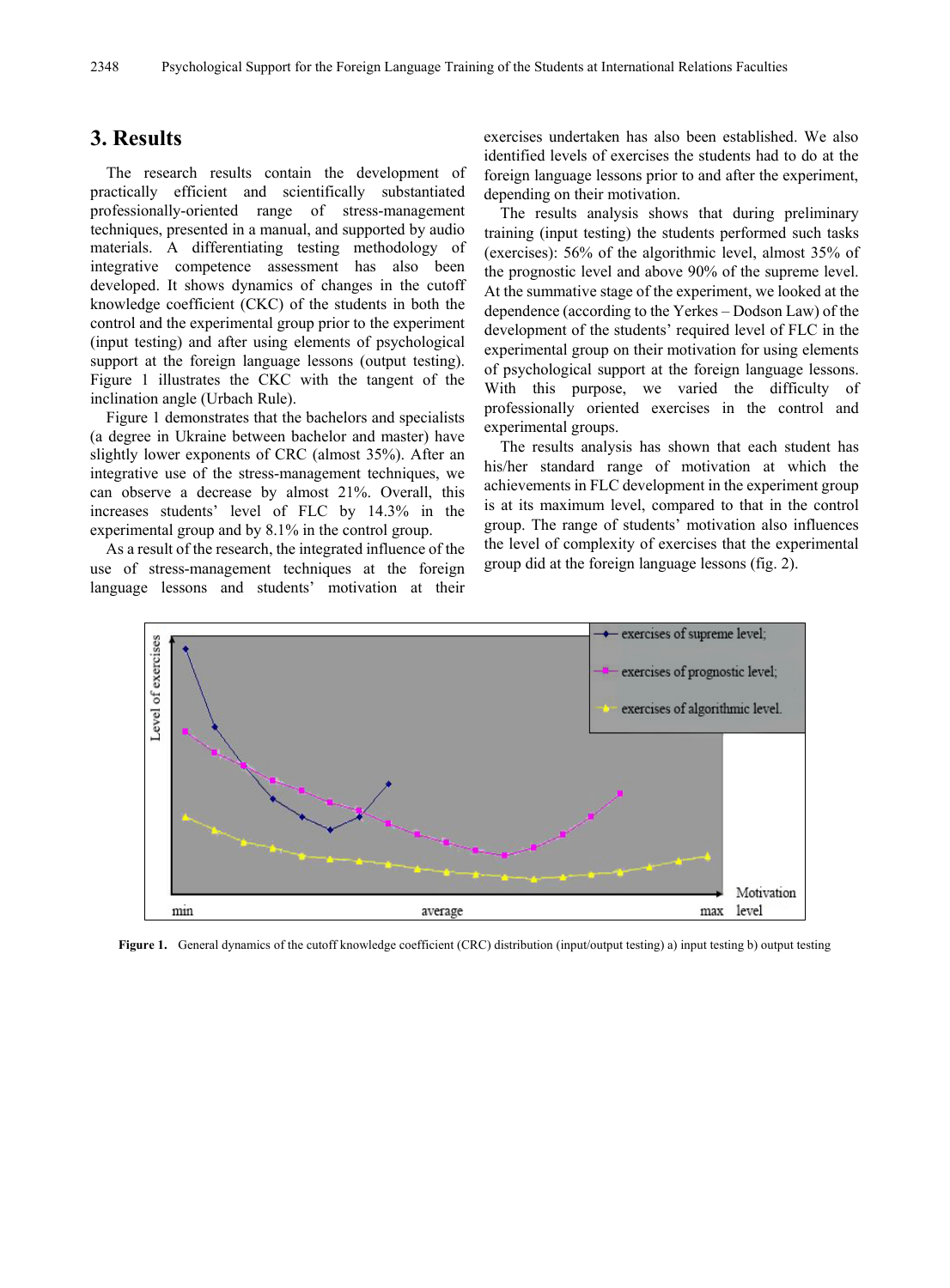

**Figure 2.** Influence of the motivation level on the exercises complexity

**Table 2.** Dynamics of the development of students' foreign language skills and stress- management abilities

| <b>FLC</b> Level | Testing       |                    |               |                    |
|------------------|---------------|--------------------|---------------|--------------------|
|                  | Input, $\%$   |                    | Output, $\%$  |                    |
|                  | Control group | Experimental group | Control group | Experimental group |
| Supreme          | 14.3          | 14.7               | 16.1          | 24.4               |
| Prognostic       | 48.1          | 47.9               | 44.0          | 48.9               |
| Algorithmic      | 37.6          | 7.4                | 39.9          | 26.7               |

As seen from figure 2, if the students from experiment group are able to do exercises of supreme level then they have the minimum motivation level. In order to be able to do algorithmic level of exercises, the students' motivation should be at its maximum. In the control group, the maximum level of motivation lowered the learning performance that could be accounted for high emotional tension and anxiety causing decline of their foreign language activity.

Students' use of stress-management techniques in the experimental group, unlike in the control group, helped to cope with these negative consequences and contributed to the increase of the supreme level of FLC by 9.8% (fig. 2). Also, the teachers, having knowledge of the majority of students' motivations involving them in the active use of stress-management techniques at the foreign language lessons, could deliberately influence the development of their FLC supreme level in the most effective way. This contributed to the increase of quality, but not quantity exponents of the students learning achievements in the experimental group by 11%. The dynamics of the development of students' foreign language skills and stress-management abilities is shown in table 2.

Summative research results show the decrease in performance of students with algorithmic level of FLC in experiment group by 11.7 %, and the decrease of supreme level by 9.8% and 5.9% with prognostic level in comparison to the results in the control group. It testifies the rationale and effectiveness of an integrative use of FLC and stress management techniques at the foreign language training of the students in the area of international relations.

We introduced general, innovational and special stress-management techniques at the foreign language lessons. General stress-management techniques were used to activate students' memory, attention and reaction, speed up their nerve system processes, decrease tension, remove tremor, anxiety, uncertainty as well as to increase self-discipline, which is key to the development of the supreme level of professional FLC.

The innovational techniques include using music in stress-management exercises such as "Musical and psychological massage", "Musical and philosophic autotraining", "Musical meditation". The aim of these exercises is to develop students' cognitive sphere and ability for stress-management through listening to the music compositions (concerts) by W. Mozart, G. Handel, I. Bach, F. Chopin, F. Mendelssohn. In these exercises music plays a secondary role and, ideally, each of these exercises should be an organic combination of thoughts and feelings. The exercises are done when students reach the autogenic state.

By using these exercises, students execute further cognitive and emotional development. These exercises also helped to reveal and better understand different aspects of their attitudes towards educational and professional situations. Exercising these techniques allows the would-be professionals' in international relations to more easily switch between foreign language and professional activity. It also activates the capacities of the human in case of overexhaustion (late lessons) and contributes to singling out the key issues from the abundance of information, helps nervous stability and emotional isolation from everything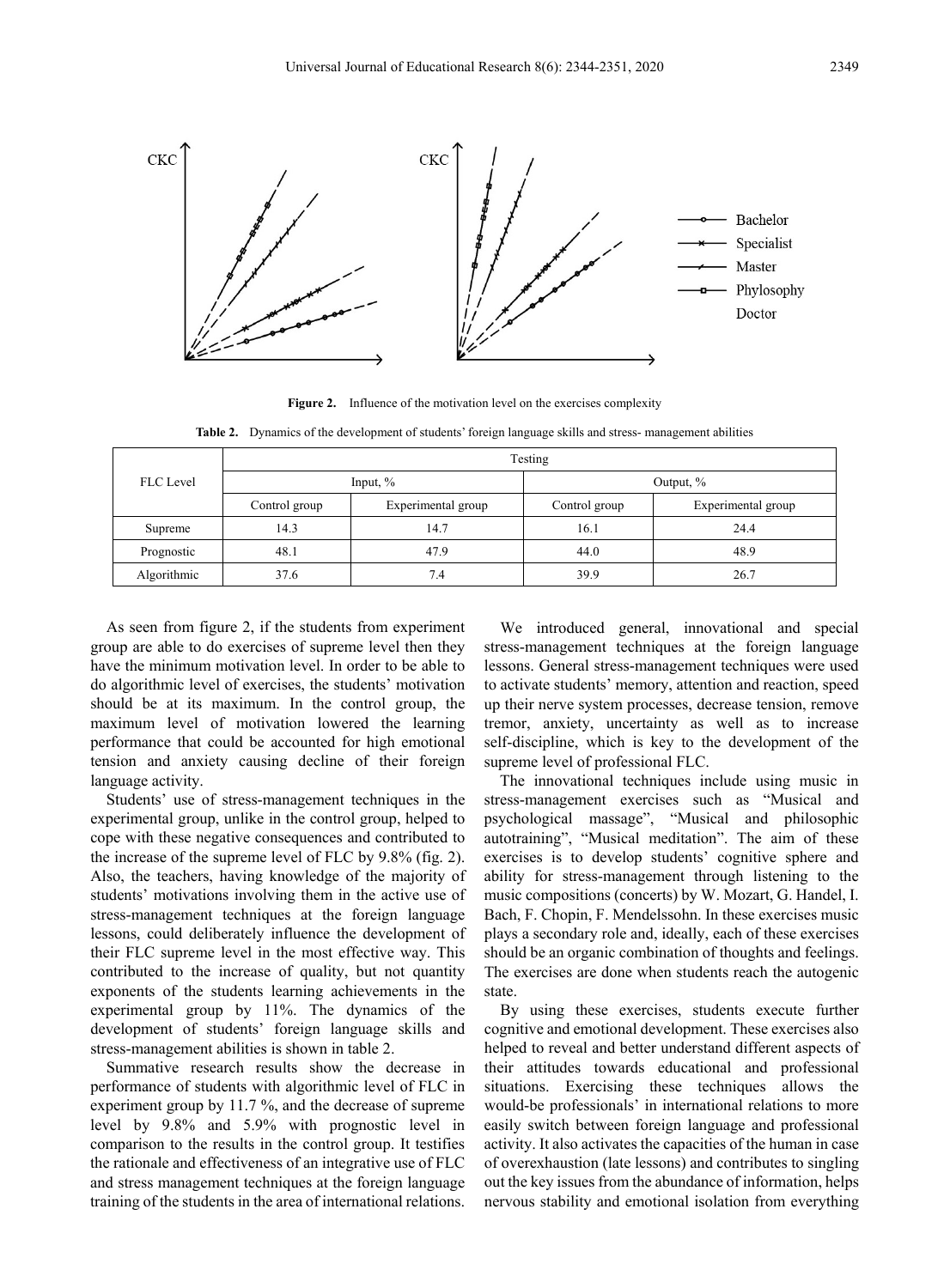that is not essential, stimulates attention and vigilance. These exercises are of particular help at the stage prior to the commencement of foreign language lessons, which requires great concentration and cognitive efforts.

Special stress- management techniques, unlike the ones described above, were used for the development of the supreme level of professional FLC in all four skills: speaking, reading, listening, and writing. We found it useful to practice speaking skills by using the following exercises:

"Active muscle relaxation" and a similar one, called "Isometric gymnastics", aimed at decreasing unintentional muscles tension that contributed to the removal of anxiety and nervous tension, increasing concentration and vigilance;

"Passive muscle relaxation" exercise is very useful for the would-be professionals' in international relations concentration on sensor signals coming from certain muscle groups and their further relaxation whilst concentrating.

In practicing foreign language speaking skills, we used "Active muscle relaxation" techniques with the aim of relaxing muscles not involved in these actions as well as for the control over the group of muscles, mostly strained while exercising or performing functions in the foreign language environment. Because small motor skills are closely connected with the speaking organs, some instant stress-management exercises helped to decrease psychological tension, and strengthen concentration in speaking.

All these contribute to acquiring skills in combating stresses, improving personal and professional communication, abilities to solve problems, keeping appropriate psychological climate within the study group that, in general, increases students' communicative skills.

In this way, the students' achievements can be improved through the purposeful development of the student's personality, his/her values and motivation for getting professional education in international relations area. These exercises and techniques can, on the one hand, help successful foreign language learning, and, on the other hand, to effectively get used to the professional activity in the foreign language environment.

In conclusion, the relaxation of some muscles help students to avoid disruption of speaking and reading. Besides, short texts do not cause excessive nervous tension. Therefore, the use of short time breathing and changing thinking exercises can be sufficient.

We selected exercises to practice listening skills according to the basic phases of work with text, such as pre-listening, while-listening, post-listening.

Here, students may turn out not to be psychologically ready to listen to the text in order to understand, withdraw and remember the information for its further use. Therefore, in order to prevent this, at the pre-listening phase the general exercises enabled students to achieve the state of

tranquility that is the indication of their general readiness for listening. It affects anticipation skills and helps to prevent language difficulties. Besides, by practicing some general stress-management exercises students can get ready for context anticipation that, in its turn, contributes to the development of global audiotext understanding.

At the while-listening phase (listening to the audiotext and further practicing exercises), the students should remain at the state of adequate mobilization achieved by using special techniques, primarily based on "Active muscles relaxation" exercises. The post-listening phase practices lexical and grammar skills in listening comprehension, abilities of global, detailed and selective text understanding, as well as measuring compensation skills involving background knowledge, non-linguistic and non-verbal information in audiotexts.

All these skills require intensive speaking, intellectual activity, and short-term memory activation, combination of various foreign language actions that can cause anxiety, uncertainty and continuous emotional tension. Here, we offer students to go through a number of confidence-building exercises, to concentrate on breathing, to focus on the task, and on positive thinking using individual program of psychological support.

It facilitates interpersonal communication skills as well as the abilities to prevent conflicts, contributes to high level of empathy and as the result – a high level of emotional intelligence.

Writing as a component of FLC requires a number of other skills that causes excessive nervous tension, tremor and uncertainty in their level of professional competence. In order to overcome stress factors breathing exercises, functional music, confidence-building exercises, combined with active and passive muscles relaxation were recommended to students. Using these exercises students support optimum level of writing without excessive strain, despite any conditions.

# **4. Conclusions**

The comparison analysis of performance by groups using and not using stress-management techniques in FLT shows that the level of FLC in the experiment group has increased by 20% more than that in the control group.

The use of stress management techniques and exercises is a key element of psychological support for the professional FLT in international relations educational institutions. It contributes to the development of specialists' high level of FLC. It also helps to intensify the process of understanding and acquiring integrative skills for the creational solution of foreign language situational problems as well as to the optimum level of motivation for foreign language learning.

The answers in the questionnaires offered to the respondents have shown students' positive attitude towards